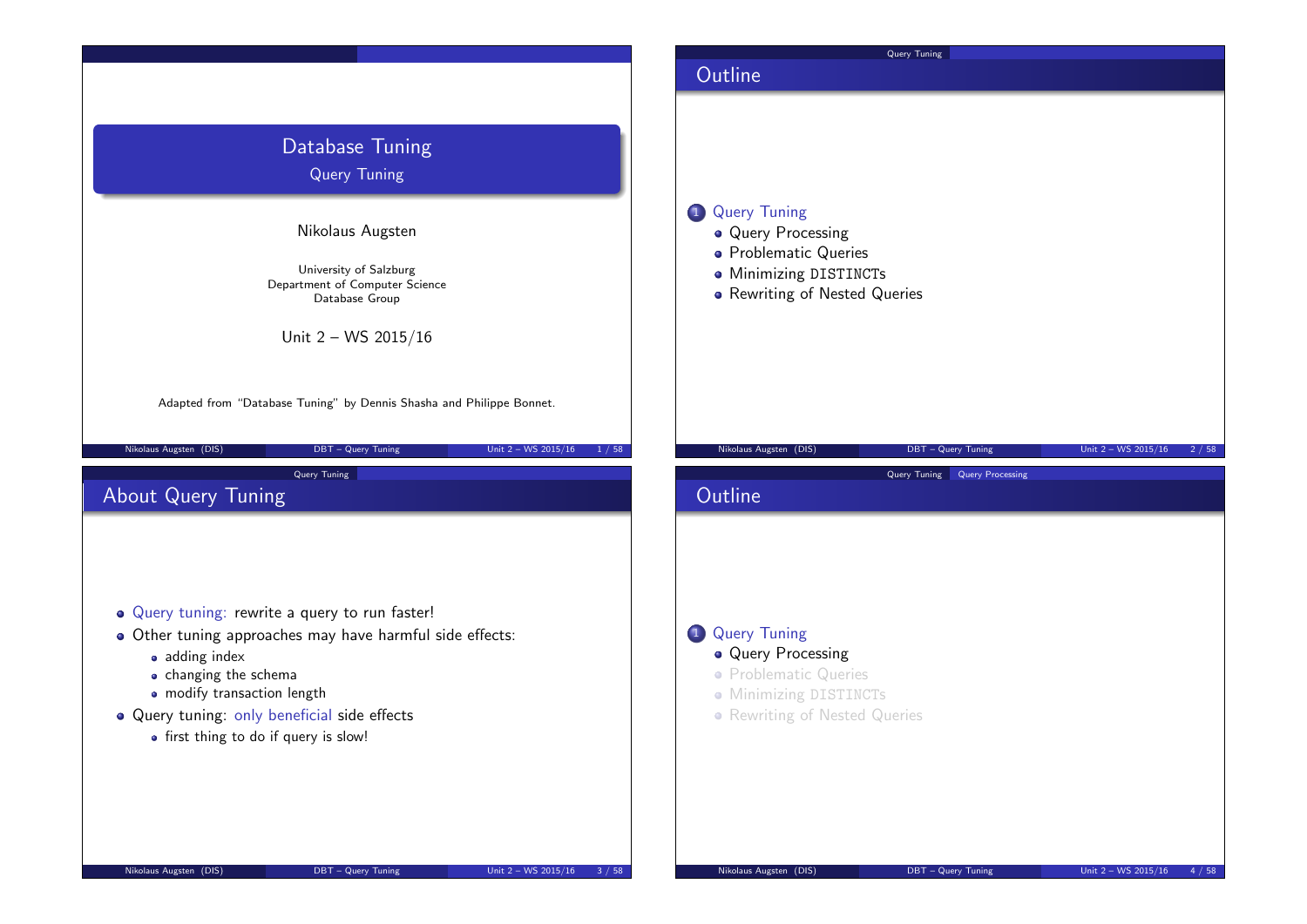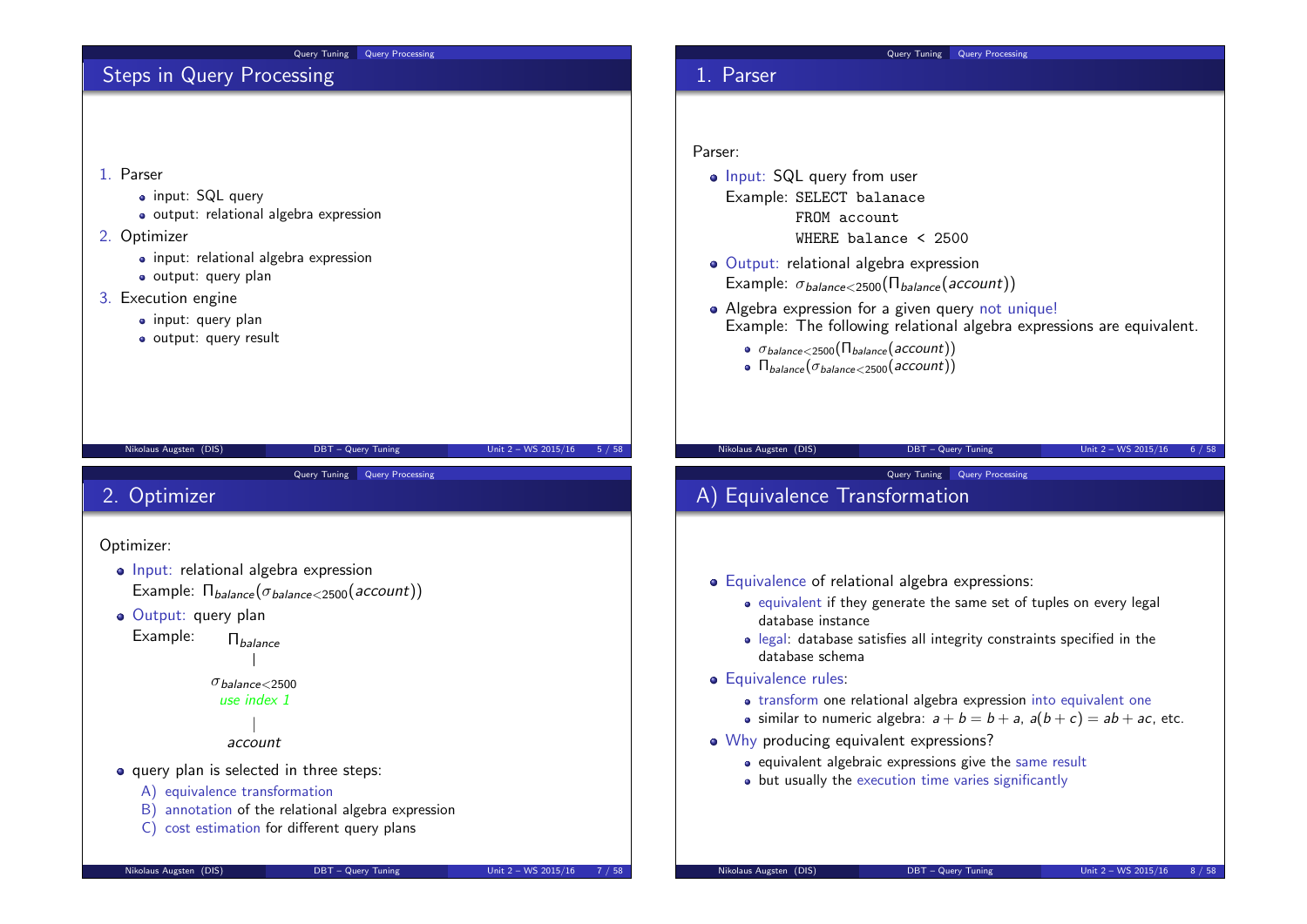#### Query Tuning Query Processing

### Equivalence Rules – Examples

- Selection operations are commutative:  $\sigma_{\theta_1}(\sigma_{\theta_2}(E)) = \sigma_{\theta_2}(\sigma_{\theta_1}(E))$ 
	- $\bullet$  E is a relation (table)
	- $\theta_1$  and  $\theta_2$  are conditions on attributes, e.g. E.sallary < 2500
	- $\bullet$   $\sigma_{\theta}$  selects all tuples that satisfy  $\theta$
- $\bullet$  Selection distributes over the theta-join operation if  $\theta_1$  involves only attributes of  $E_1$  and  $\theta_2$  only attributes of  $E_2$ :

 $\sigma_{\theta_1 \wedge \theta_2} (E_1 \bowtie_{\theta} E_2) = (\sigma_{\theta_1}(E_1)) \bowtie_{\theta} (\sigma_{\theta_2}(E_2))$ 

- $\bullet$   $\bowtie$  is the theta-join; it pairs tuples from the input relations (e.g.,  $E_1$ ) and  $E_2$ ) that satisfy condition  $\theta$ , e.g.  $E_1$  *accountID* =  $E_2$ .ID
- Natural join is associative:  $(E_1 \bowtie E_2) \bowtie E_3 = E_1 \bowtie (E_2 \bowtie E_3)$ 
	- the join condition in the natural join is equality on all attributes of the two input relations that have the same name

Nikolaus Augsten (DIS) DBT – Query Tuning Unit 2 – WS 2015/16 9 / 58

Many other rules can be found in Silberschatz et al.,"Database System Concepts"

Query Tuning Query Processing Equivalence Rules – Example Query



#### **•** Equivalent relational algebra expressions:

### Query Tuning Query Processing

## Equivalence Rules – Example Query

Schema:

branch(branch-name, branch-city, assets) account(account-number, branch-name, balance) depositor(customer-name,account-number)

• Query:

SELECT customer-name FROM branch, account, depositor WHERE branch-city=Brooklyn AND balance  $<$  1000 AND  $branch. branch-name = account. branch-name AND$  $account$ .account-number  $=$  depositor.account-number

Query Tuning Query Processing

Nikolaus Augsten (DIS) DBT – Query Tuning Unit 2 – WS 2015/16 10 / 58

# B) Annotation: Creating Query Plans

- Algebra expression is not a query plan.
- Additional decisions required:
	- which indexes to use, for example, for joins and selects?
	- which algorithms to use, for example, sort-merge vs. hash join?
	- materialize intermediate results or pipeline them?
	- etc.
- Each relational algebra expression can result in many query plans.
- Some query plans may be better than others!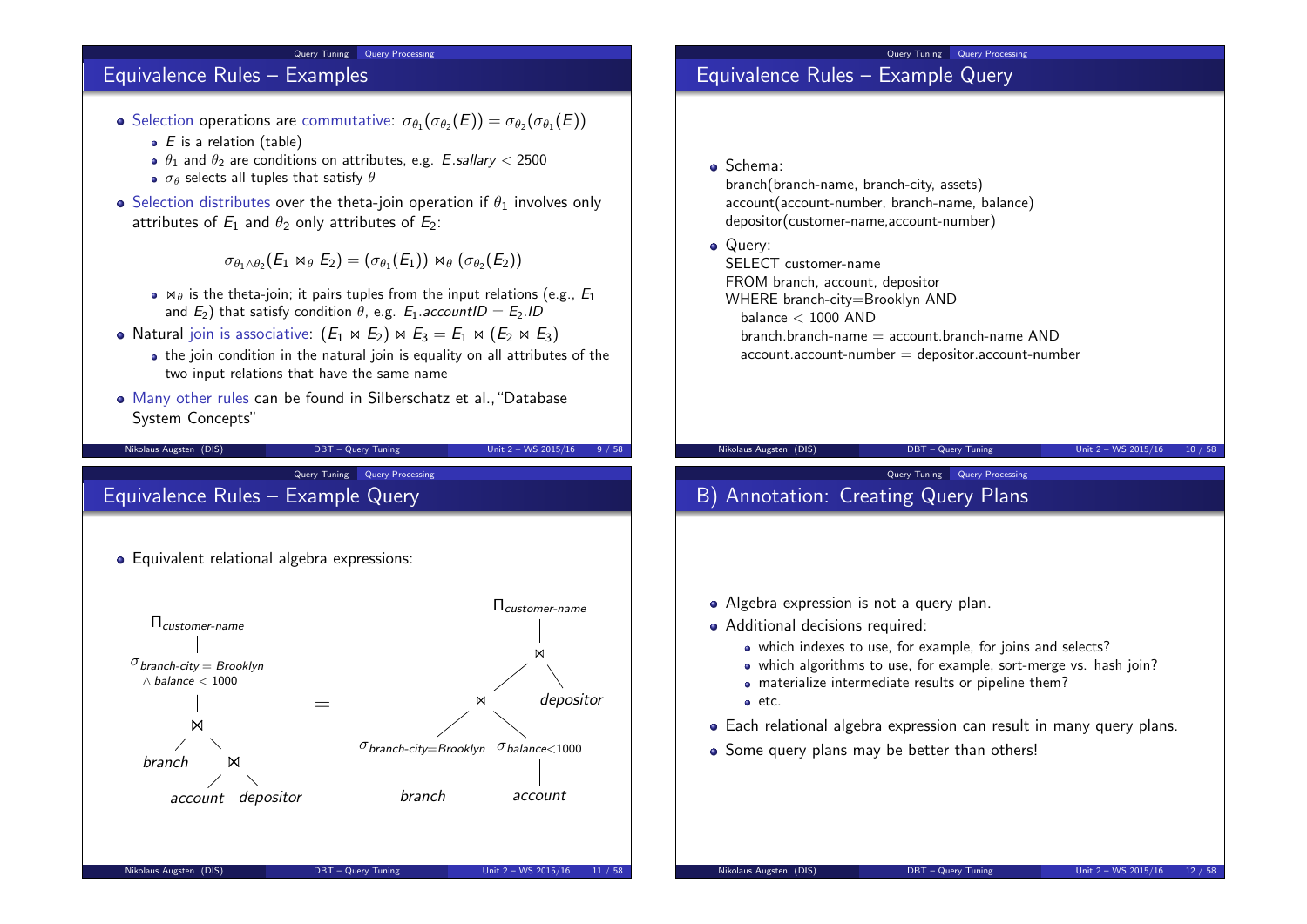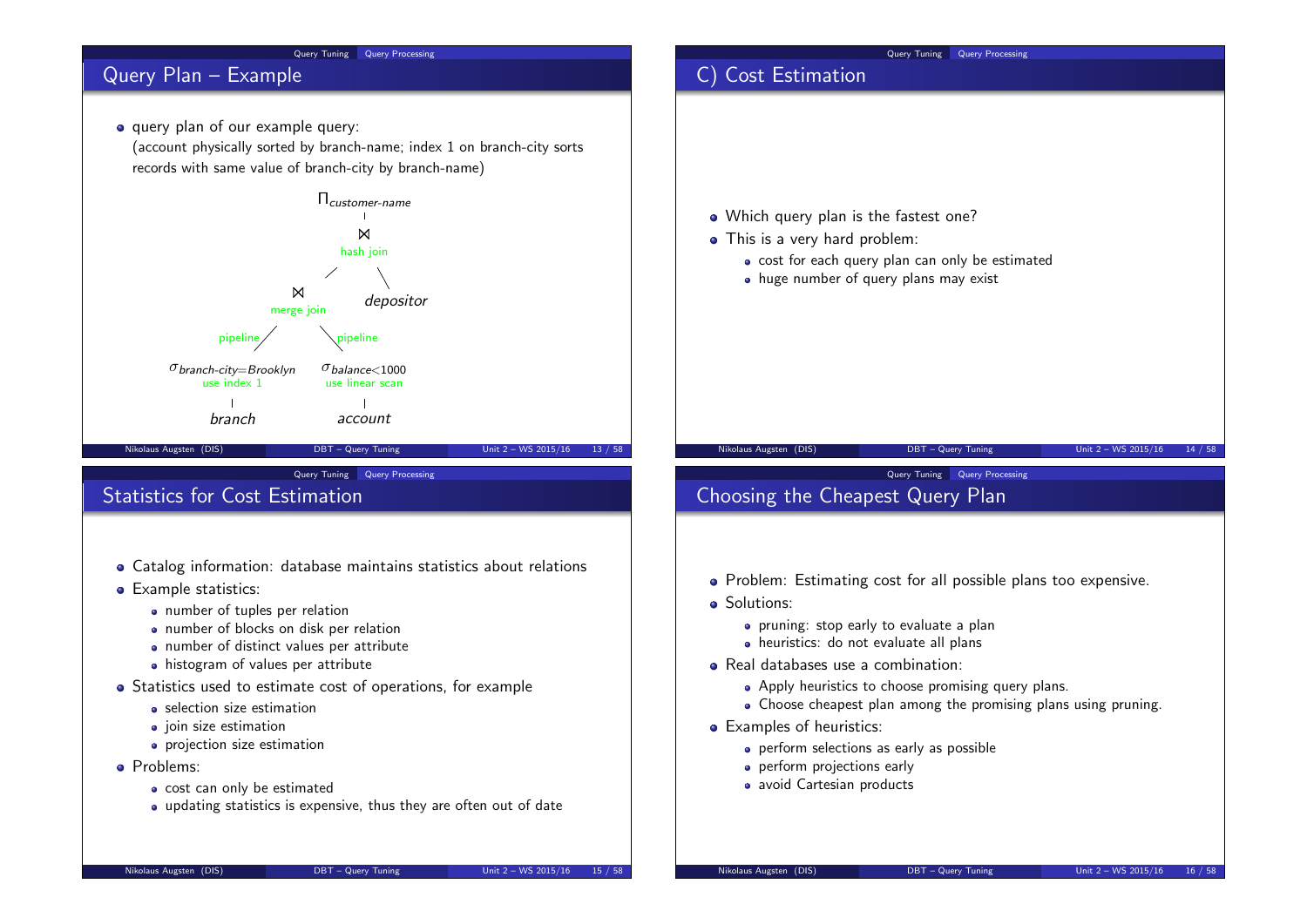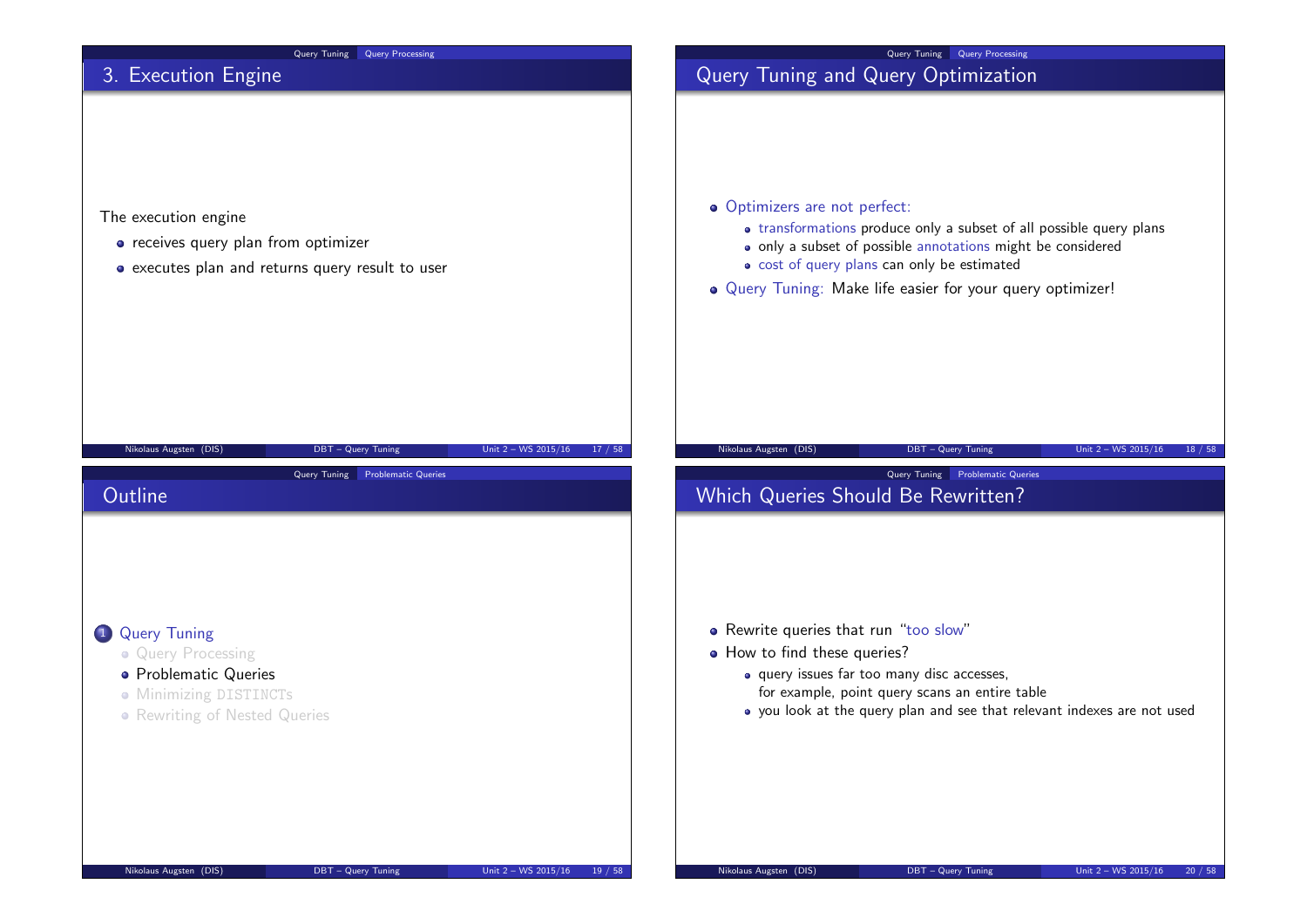#### Query Tuning Problematic Queries

### Running Example

- Employee(ssnum,name,manager,dept,salary,numfriends)
	- **•** clustering index on ssnum
	- non-clustering index on name
	- non-clustering index on dept
	- keys: ssnum, name
- Students(ssnum,name,course,grade)
	- clustering index on ssnum
	- non-clustering index on name
	- keys: ssnum, name
- Techdept(dept,manager,location)
	- clustering index on dept
	- key: dept
	- manager may manage many departments
	- a location may contain many departments

#### Nikolaus Augsten (DIS) DBT – Query Tuning Unit 2 – WS 2015/16 21 / 58

**Query Tuning Problematic Queries** 

# Non-Correlated Subqueries

- Many systems handle subqueries inefficiently.
- Non-correlated: attributes of outer query not used in inner query.
- **o** Querv:

SELECT ssnum FROM Employee WHERE dept IN (SELECT dept FROM Techdept)

- May lead to inefficient evaluation:
	- check for each employee whether they are in Techdept
	- index on Employee.dept not used!
- **Equivalent query:**

### SELECT ssnum

FROM Employee, Techdept WHERE Employee.dept = Techdept.dept

- **•** Efficient evaluation:
	- look up employees for each dept in Techdept
	- use index on Employee.dept

#### Query Tuning Problematic Queries

### DISTINCT

- **How can DISTINCT hurt?** 
	- DISTINCT forces sort or other overhead.
	- If not necessary, it should be avoided.
- Query: Find employees who work in the information systems department.

SELECT DISTINCT ssnum FROM Employee WHERE dept  $=$  'information systems'

- DISTINCT not necessary:
	- ssnum is a key of Employee, so it is also a key of a subset of Employee.
	- Note: Since an index is defined on ssnum, there is likely to be no overhead in this particular examples.

### Nikolaus Augsten (DIS) DBT – Query Tuning Unit 2 – WS 2015/16 22 / 58

Query Tuning Problematic Queries

### Temporary Tables

- Temporary tables can hurt in the following ways:
	- force operations to be performed in suboptimal order (optimizer often does a very good job!)
	- creating temporary tables i.s.s. $^1$  causes catalog update possible concurrency control bottleneck
	- system may miss opportunity to use index
- Temporary tables are good:
	- to rewrite complicated correlated subqueries
	- to avoid ORDER BYs and scans in specific cases (see example)

<sup>1</sup>in some systems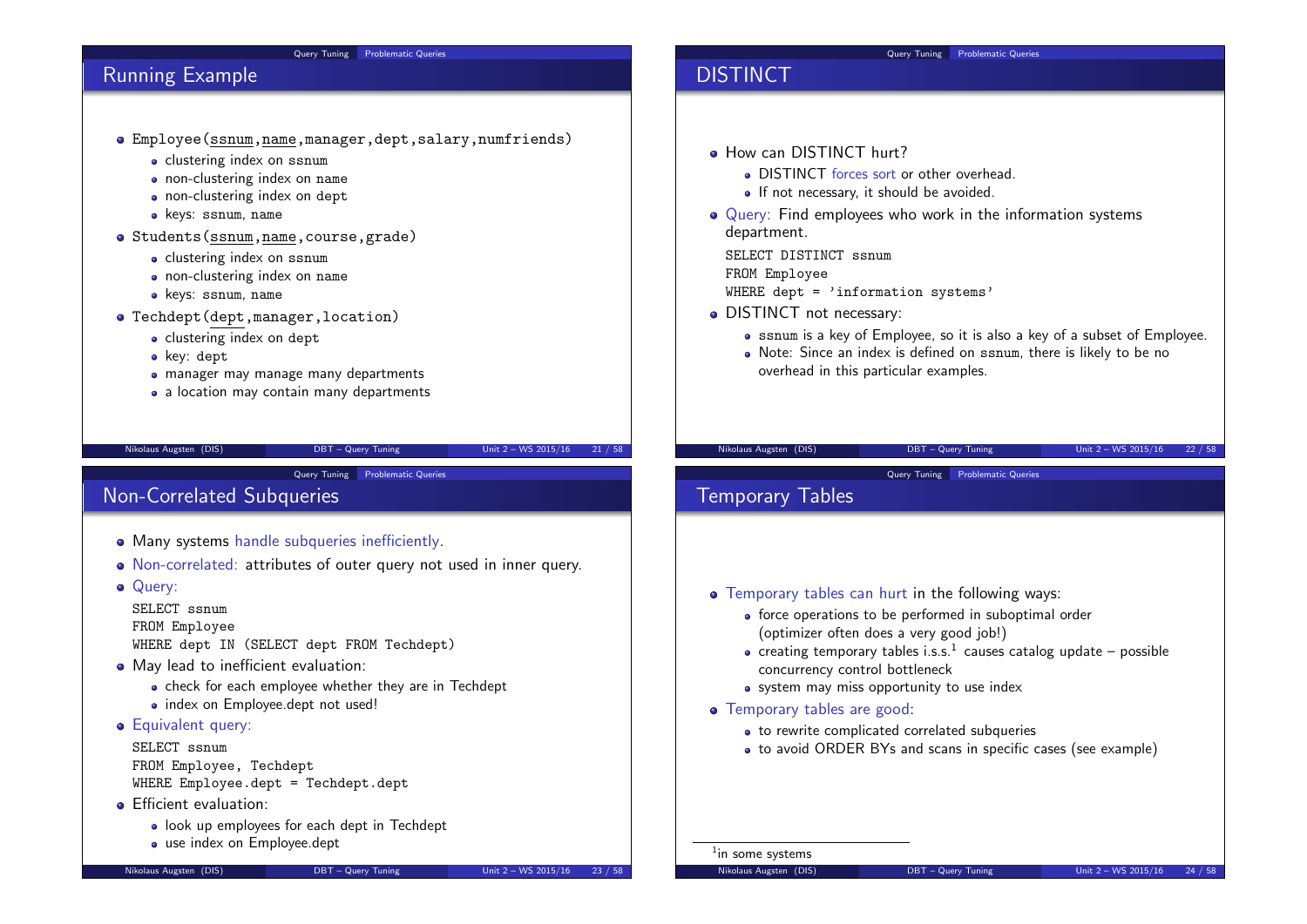#### Query Tuning Problematic Queries

## Unnecessary Temporary Table

Query: Find all IT department employees who earn more than 40000. SELECT \* INTO Temp FROM Employee

WHERE salary > 40000

SELECT ssnum FROM Temp WHERE Temp.dept =  $'IT'$ 

- Inefficient SQL:
	- index on dept can not be used
	- overhead to create Temp table (materialization vs. pipelining)
- **Efficient SQL:**

SELECT ssnum FROM Employee WHERE Employee.dept =  $'IT'$ AND salary > 40000

Nikolaus Augsten (DIS) DBT – Query Tuning Unit 2 – WS 2015/16 25 / 58

**Query Tuning** Problematic Queries

# Don't use HAVING where WHERE is enough

- Query: Find average salary of the IT department.
- Inefficient SQL:

SELECT AVG(salary) as avgsalary, dept FROM Employee GROUP BY dept HAVING dept =  $'IT'$ 

- Problem: May first compute average for employees of all departments.
- Efficient SQL: Compute average only for relevant employees.

SELECT AVG(salary) as avgsalary, dept FROM Employee WHERE dept =  $'IT'$ GROUP BY dept

# Query Tuning Problematic Queries

# Joins: Use Clustering Indexes and Numeric Values

- Query: Find all students who are also employees.
- Inefficient SQL:

SELECT Employee.ssnum FROM Employee, Student WHERE Employee.name = Student.name

Efficient SQL:

SELECT Employee.ssnum FROM Employee, Student WHERE Employee.ssnum = Student.ssnum

- **o** Benefits:
	- Join on two clustering indexes allows merge join (fast!).
	- Numerical equality is faster evaluated than string equality.

#### Nikolaus Augsten (DIS) DBT – Query Tuning Unit 2 – WS 2015/16 26 / 58

#### Query Tuning Problematic Queries

- Use Views with Care (I/II)
- Views: macros for queries
	- queries look simpler
	- but are never faster and sometimes slower
- **•** Creating a view:

CREATE VIEW Techlocation AS SELECT ssnum, Techdept.dept, location FROM Employee, Techdept

- WHERE Employee.dept = Techdept.dept
- Using the view:

SELECT location FROM Techlocation WHERE ssnum = 452354786

• System expands view and executes:

SELECT location FROM Employee, Techdept WHERE Employee.dept = Techdept.dept AND ssnum = 452354786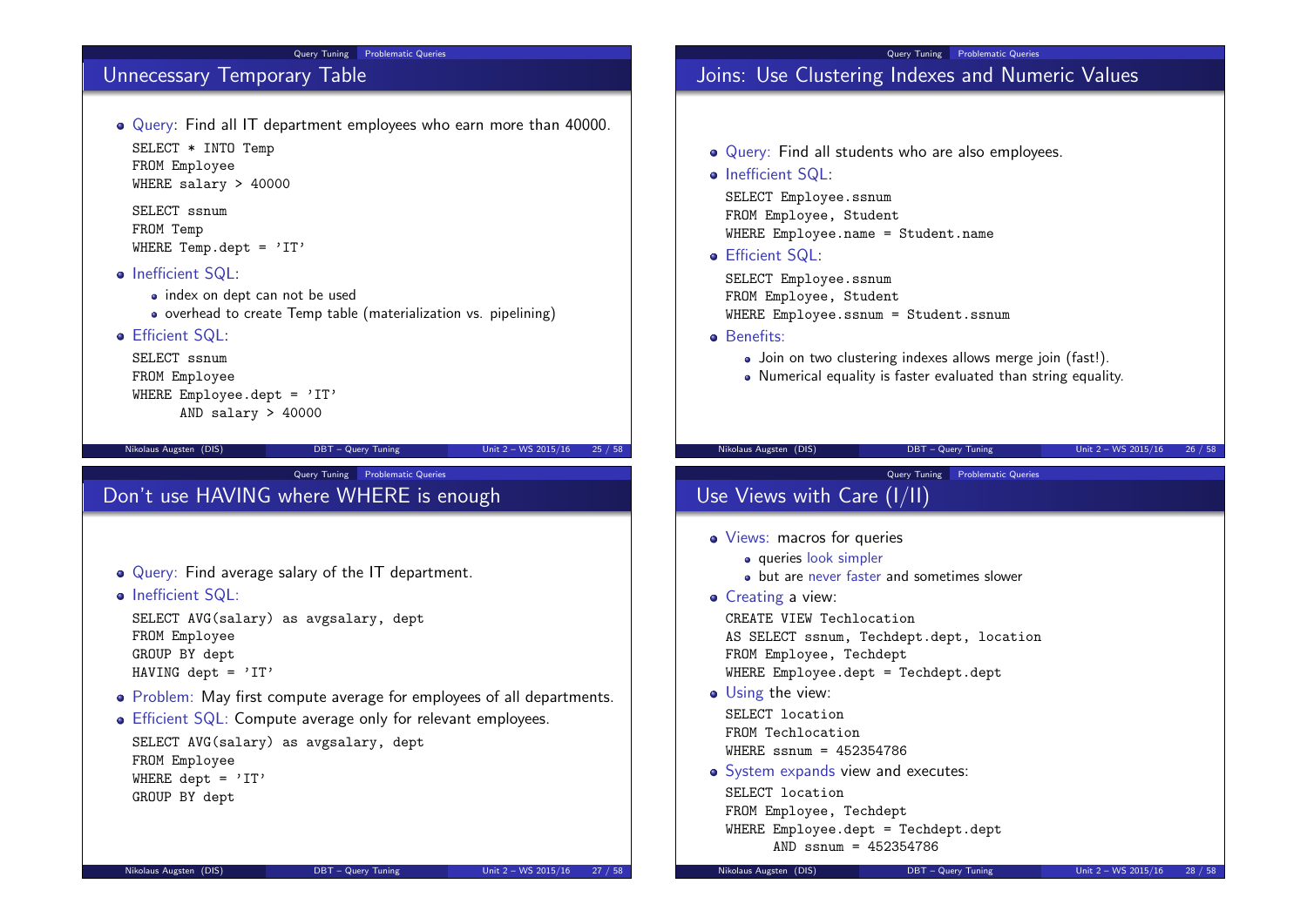#### Query Tuning Problematic Queries

# Use Views with Care (II/II)

- Query: Get the department name for the employee with social security number 452354786 (who works in a technical department).
- Example of an inefficient SQL:

SELECT dept FROM Techlocation  $WHFRF$  ssnum = 452354786

• This SQL expands to:

SELECT Techdept.dept FROM Employee, Techdept WHERE Employee.dept = Techdept.dept AND ssnum = 452354786

 $\bullet$  But there is a more efficient SQL (no join!) doing the same thing:

SELECT dept FROM Employee  $WHERE$  ssnum = 452354786

#### Nikolaus Augsten (DIS) DBT – Query Tuning Unit 2 – WS 2015/16 29 / 58

### **Query Tuning Problematic Queries** System Peculiarity: Order in FROM clause

- **Qrder in FROM clause should be irrelevant.**
- However: For long joins (e.g., more than 8 tables) and in some systems the order matters.
- $\bullet$  How to figure out? Check query plan!

#### Query Tuning Problematic Queries

### System Peculiarity: Indexes and OR

- Some systems never use indexes when conditions are OR-connected.
- Query: Find employees with name Smith or who are in the acquisitions department.

SELECT Employee.ssnum FROM Employee WHERE Employee.name = 'Smith' OR Employee.dept = 'acquisitions'

Fix: use UNION instead of OR

SELECT Employee.ssnum FROM Employee WHERE Employee.name = 'Smith'

UNION

SELECT Employee.ssnum FROM Employee WHERE Employee.dept = 'acquisitions'

Nikolaus Augsten (DIS) DBT – Query Tuning Unit 2 – WS 2015/16 30 / 58

### Query Tuning Problematic Queries

## Experimental Evaluation





Nikolaus Augsten (DIS)  $DBT - Query$  Tuning  $Unit\ 2 - WS\ 2015/16\ 32/58$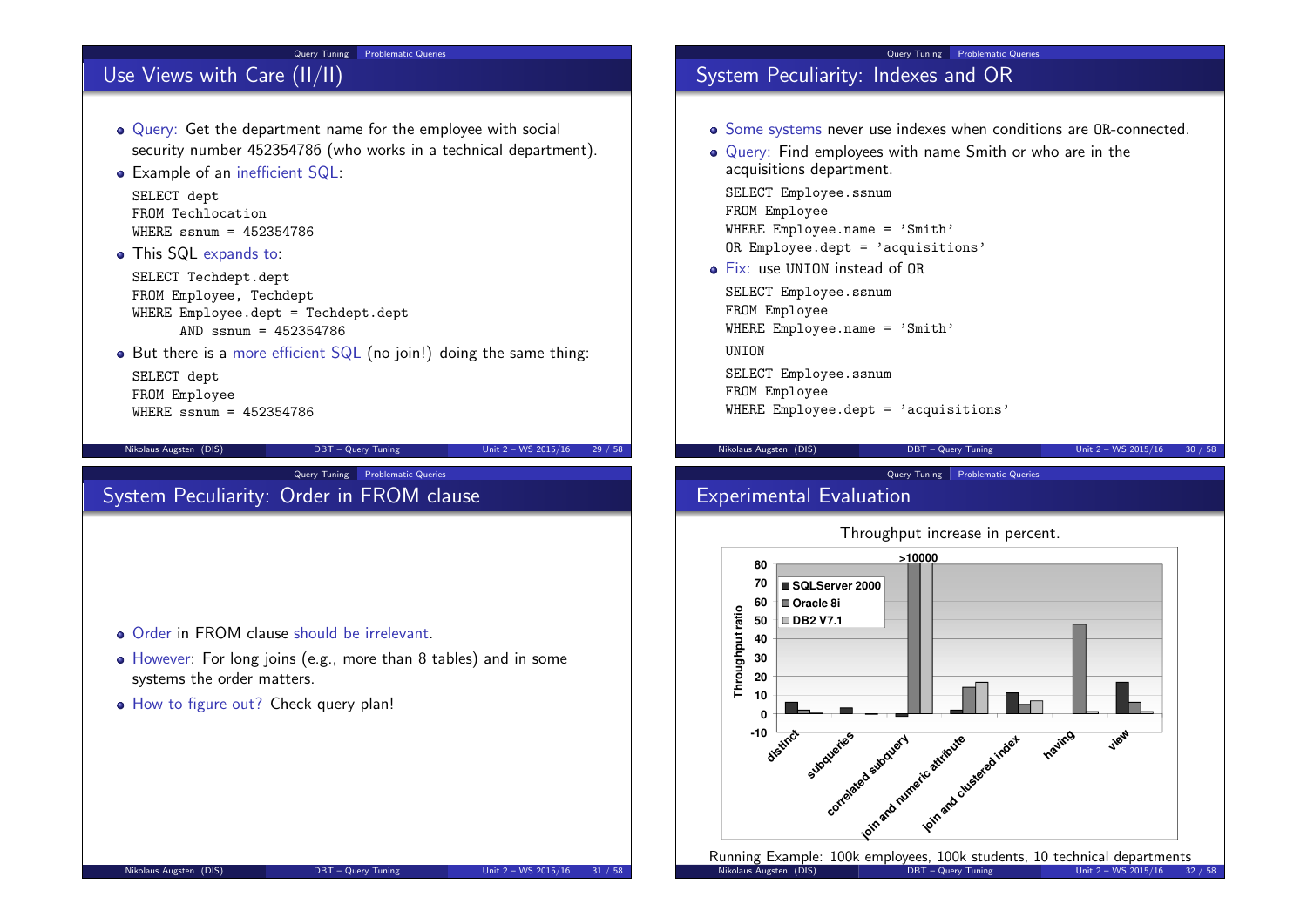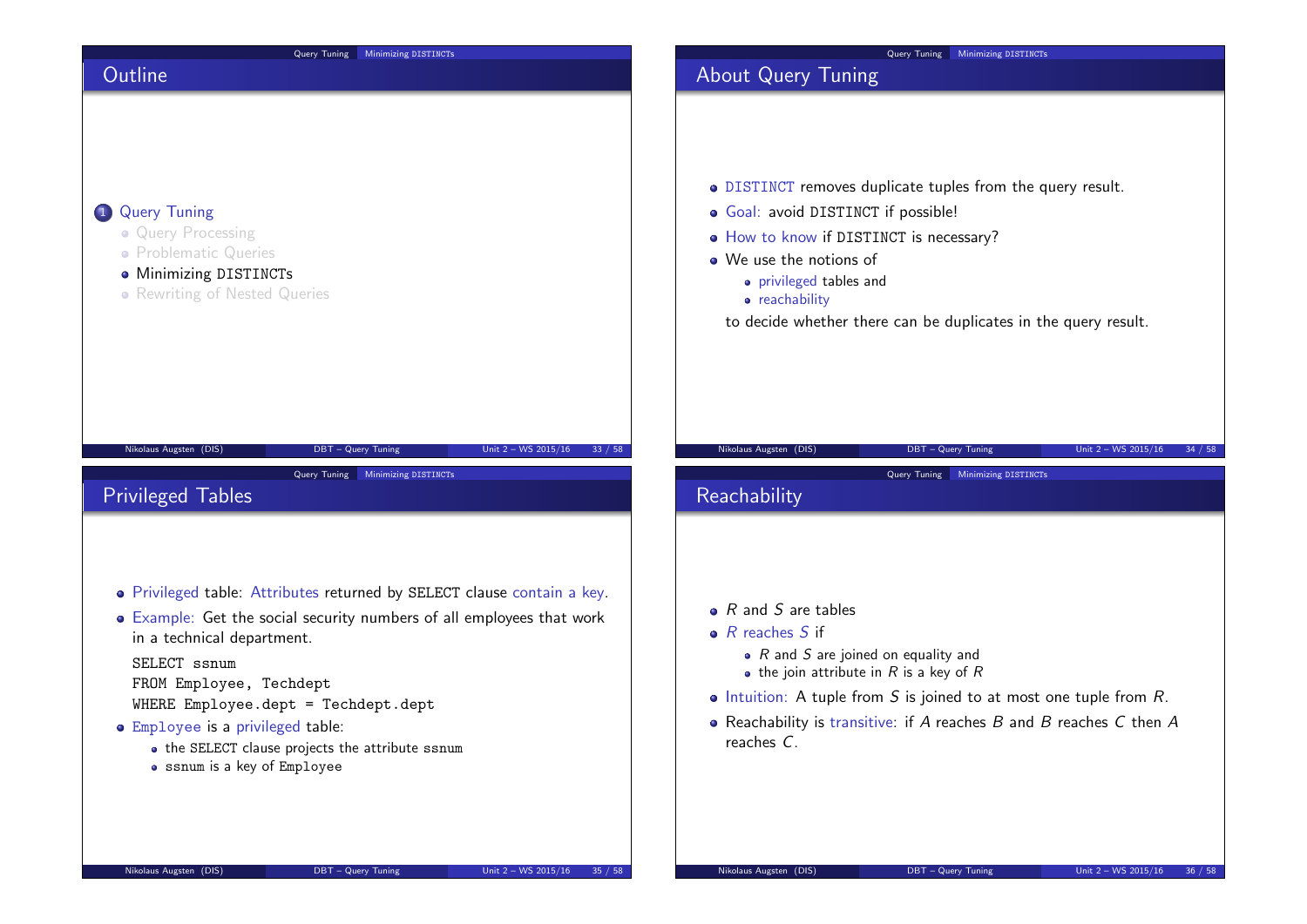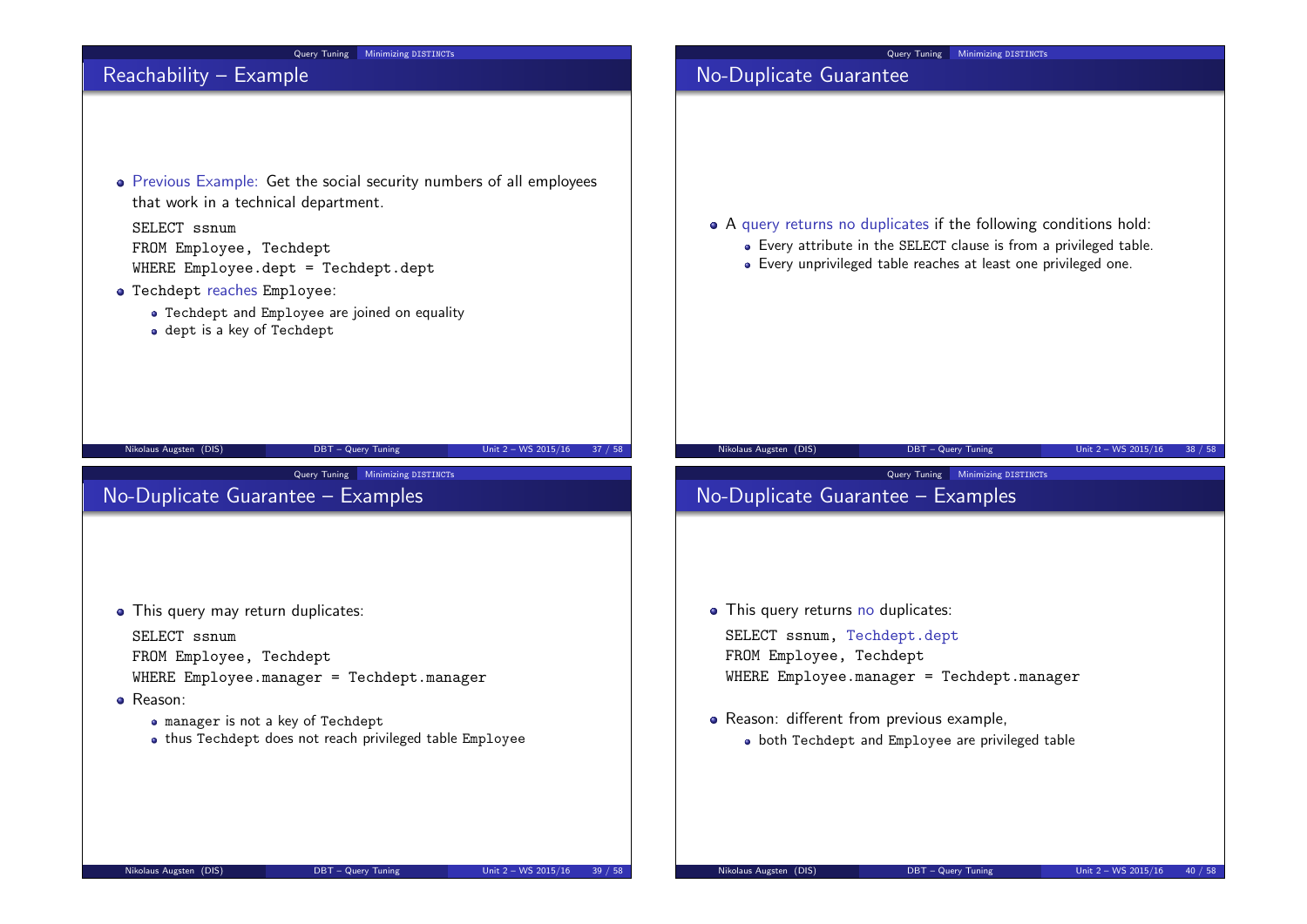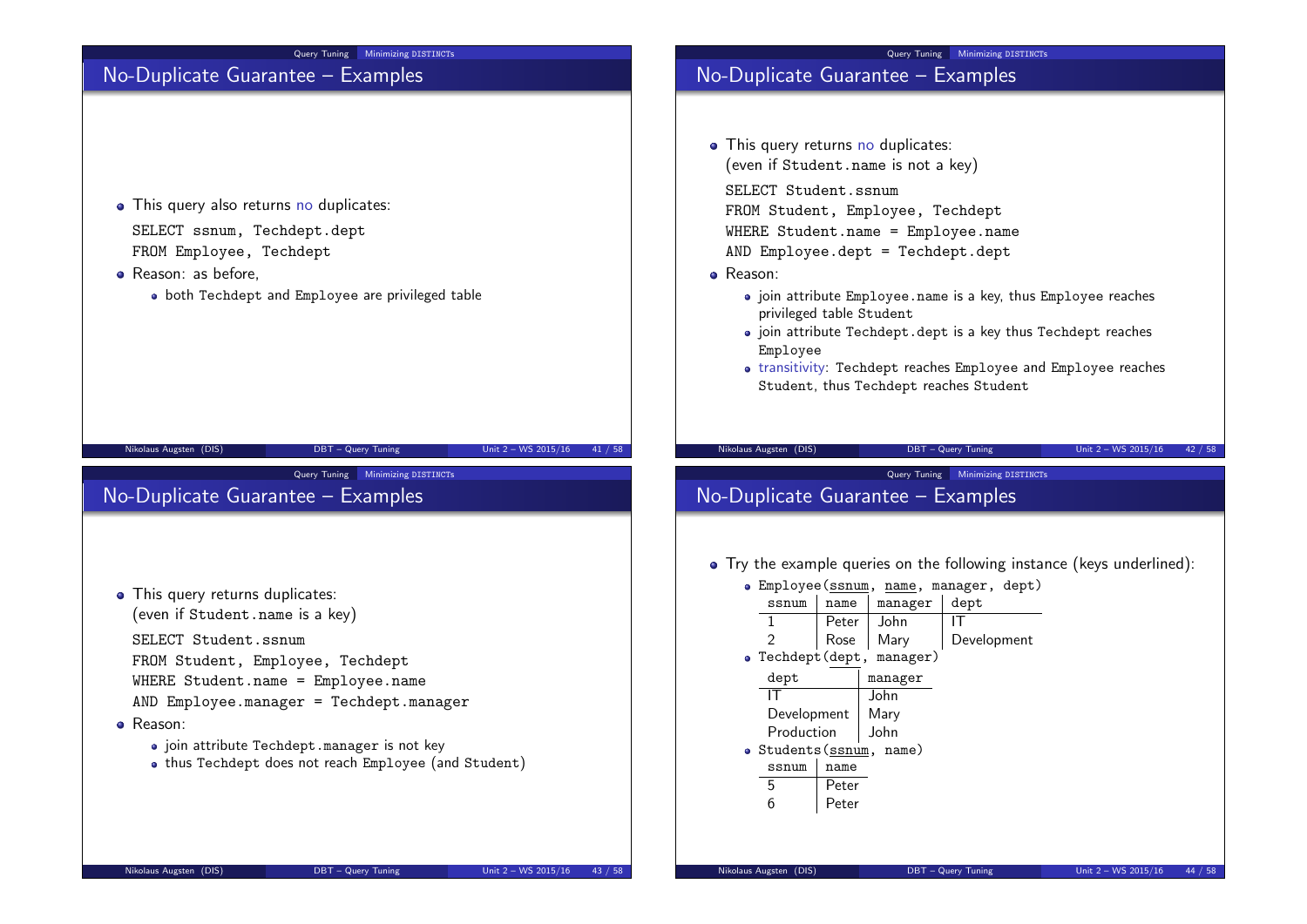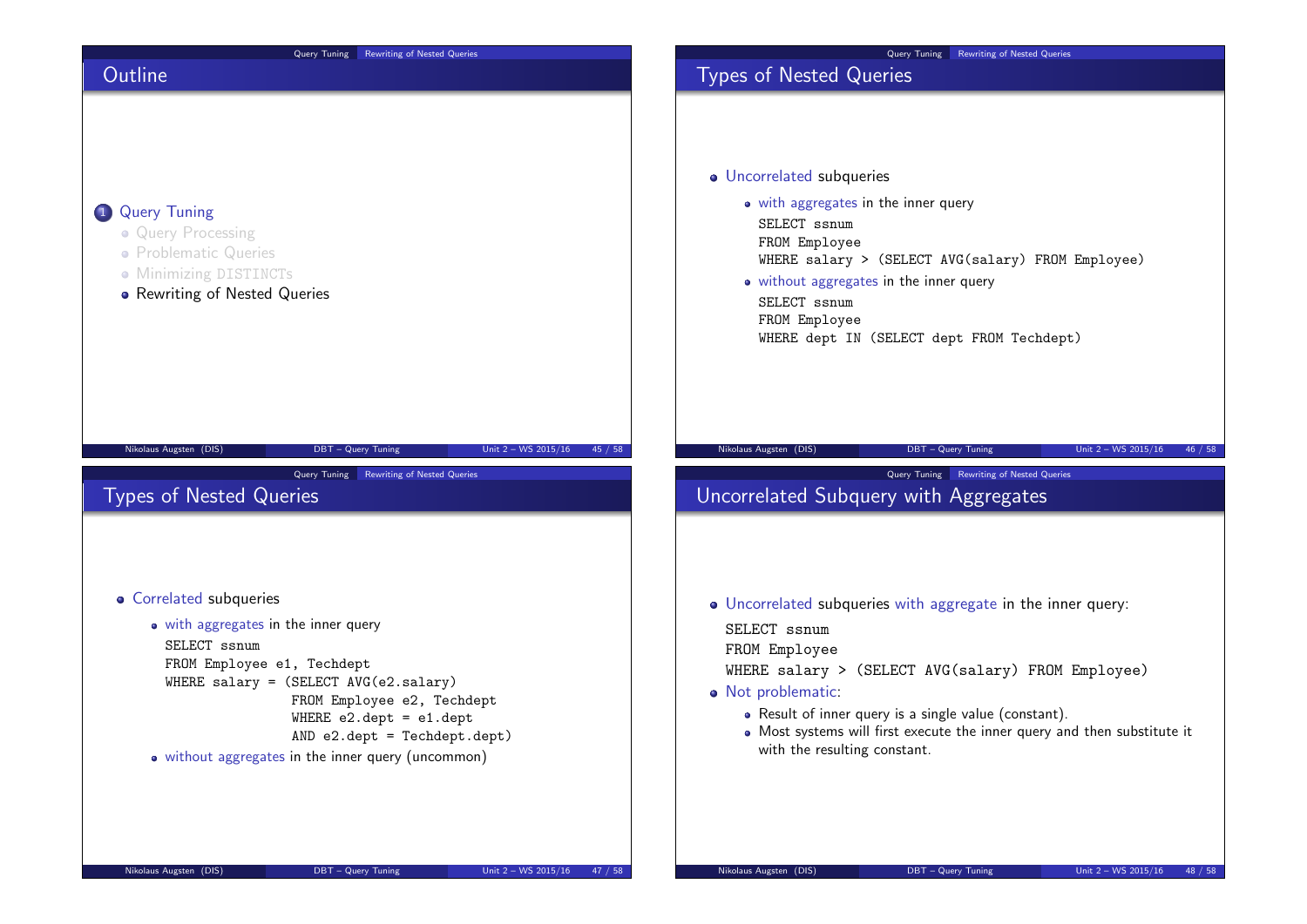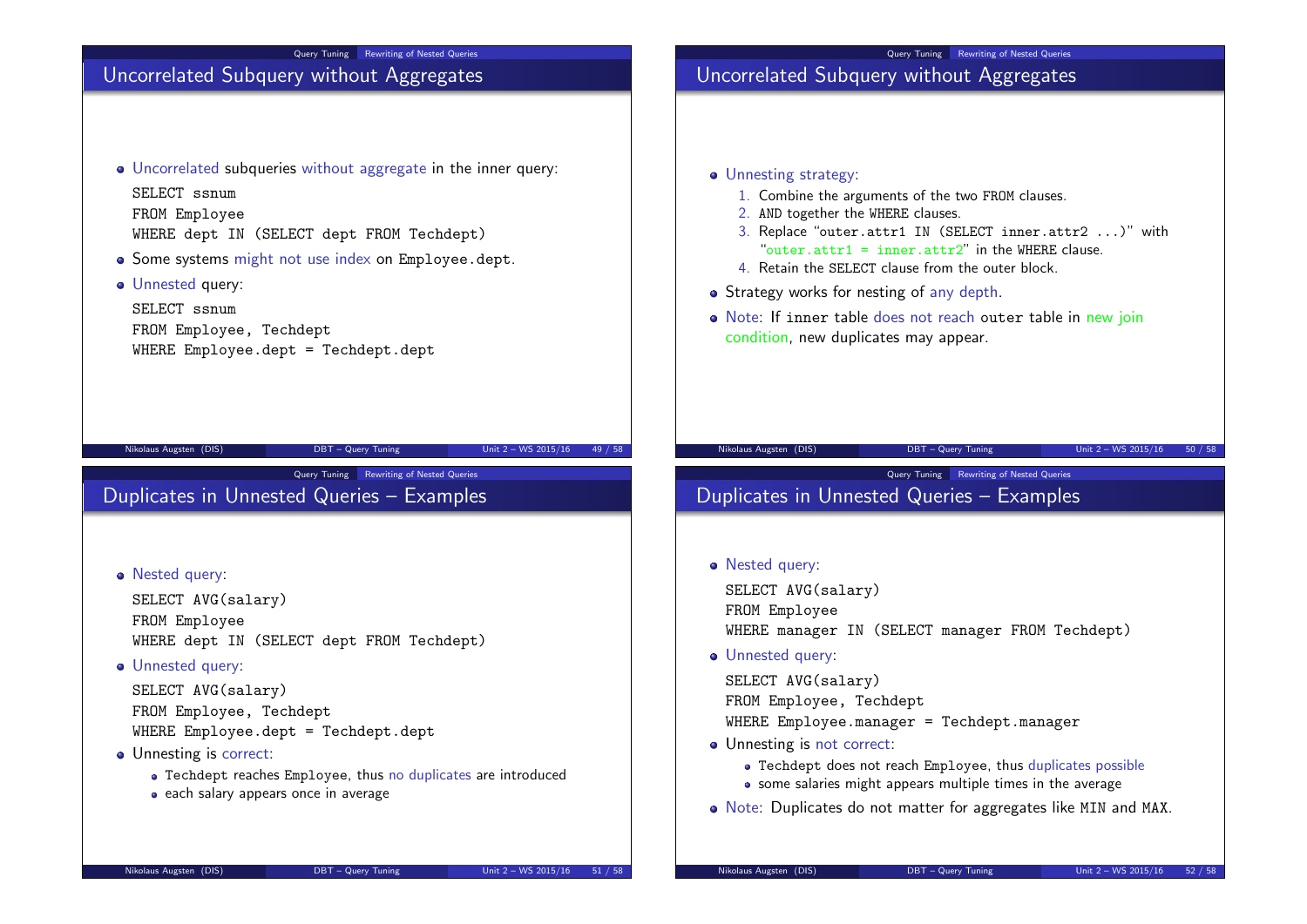